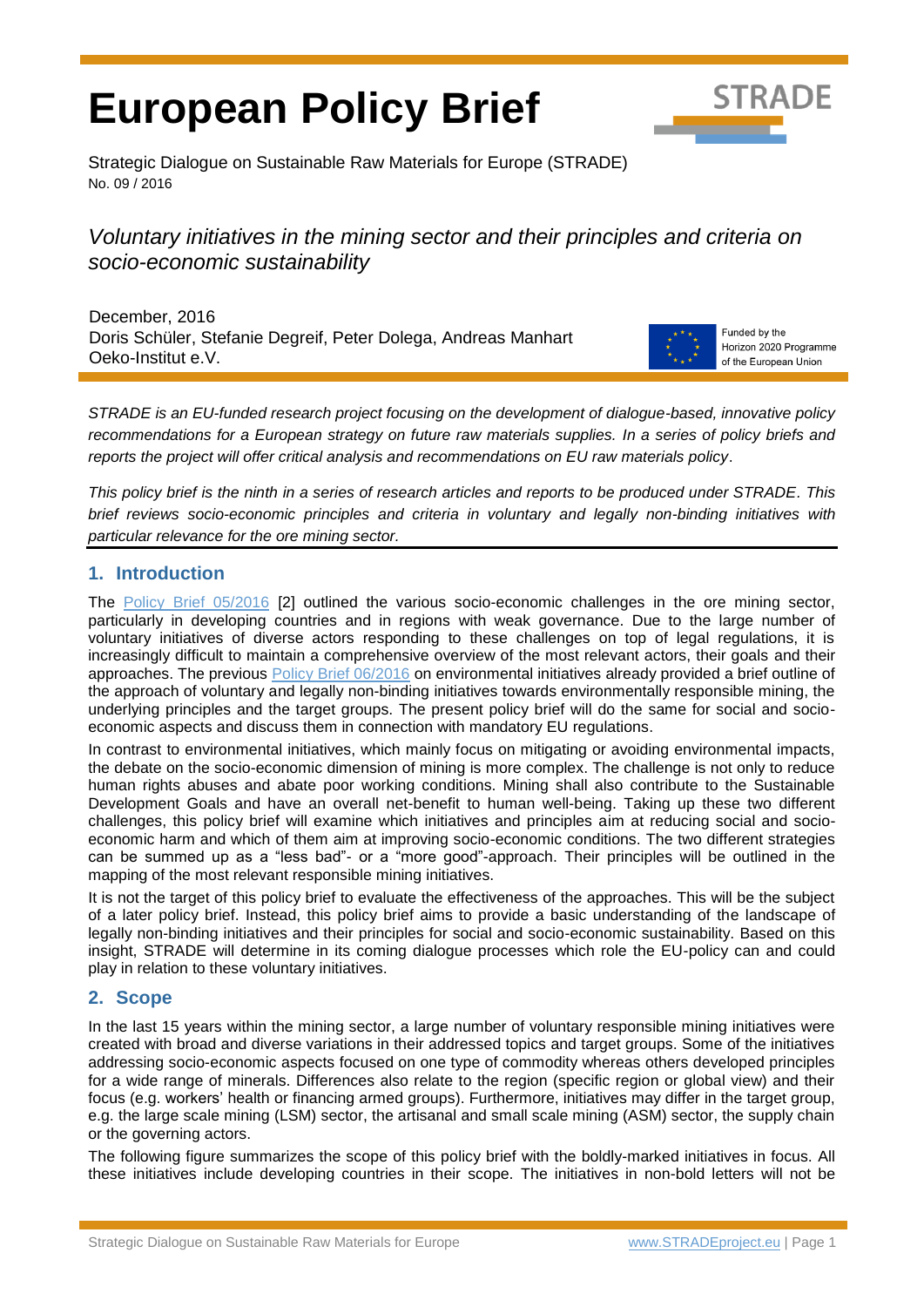presented so as to not overcharge this analysis. The analysis starts in Chapter 3 with initiatives which target LSM and ASM. Following chapters will analyse initiatives with relevance for conflict minerals and their relation to socio-economic aspects. Later, the policy brief looks at government-related initiatives addressing the mining sector. The scope differs from the scope of the previous policy brief on environmental principles, though it has strong overlaps.

The following figure classifies the selected initiatives, frameworks and approaches along the life cycle phases of a mine with different socio-economic challenges. Other classification schemes that classify standards and frameworks along the supply chain can be found in literature, e.g. in the recent analysis from the German Federal Institute for Geosciences and Natural Resources (BGR) [1].



#### **Figure 1: Scope of the policy brief and selected initiatives**

#### Abbreviations:

ASI = Aluminium Stewardship Initiative; CTC = Certified Trading Chains in Minerals Production; E3 PDAC = Prospectors & Developers Association of Canada e3 Plus Framework for Responsible Exploration; EITI = Extractive Industries Transparency Initiative; ICGLR RCM = Mineral Certification Scheme of the international Conference on the Great Lakes Region / Regional Certification Mechanism; ICMM = International Council on Mining and Metals; IFC/EHS = International Finance Corporation Environmental, Health and Safety Guidelines for Mining; IGF = Intergovernmental Forum; IRMA = Initiative for Responsible Mining Assurance; iTSCi = International Tin Supply Chain Initiative; RJC = Responsible Jewellery Council; OECD = OECD Due Diligence Guidance for Responsible supply Chains of Minerals from Conflict-Affected and High-Risk Areas; Chinese DD = Chinese Due Diligence Guidelines for Responsible Mineral Supply Chains; TSM = Towards Sustainable Mining; Dev. Aid = Development Aid; WGC = World Gold Council; ILO = International Labour Organization

#### <span id="page-1-0"></span>**3. Socio-economic principles in guidelines for large-scale and artisanal and smallscale mining**

This chapter briefly describes and analyses selected standards that have a set of socio-economic principles designed for application in Large Scale Mining (LSM) and Artisanal and Small Scale Mining (ASM) and that include the ore mining sector. The analysed LSM initiatives include the International Finance Corporation (IFC), with its Performance Standards on Environmental and Social Sustainability and its Health and Safety Guidelines for Mining (IFC/EHS), the International Council on Mining and Metals (ICMM), the Responsible Jewellery Council (RJC; also applied to ASM) and the Initiative for Responsible Mining Assurance (IRMA). The analysed ASM initiatives are Fairmined and Fairtrade (FM/FT), Certified Trading Chains scheme (CTC) and Regional Certification Mechanism (RCM). Many LSM and ASM initiatives refer to working standards of the International Labour Organization (ILO) conventions for selected issues.

Short introductions on each of these initiatives are compiled in the Annex. More detailed background presentations are given in the recent publications from the German Environment Agency [2] and German Geologic Survey [1]. Detailed information on the environmental principles in these initiatives can be found in the previous [Policy Brief 06/2016](http://www.stradeproject.eu/fileadmin/user_upload/pdf/PolicyBrief_06-2016_Nov2016_FINAL.pdf) [3] on environmental initiatives.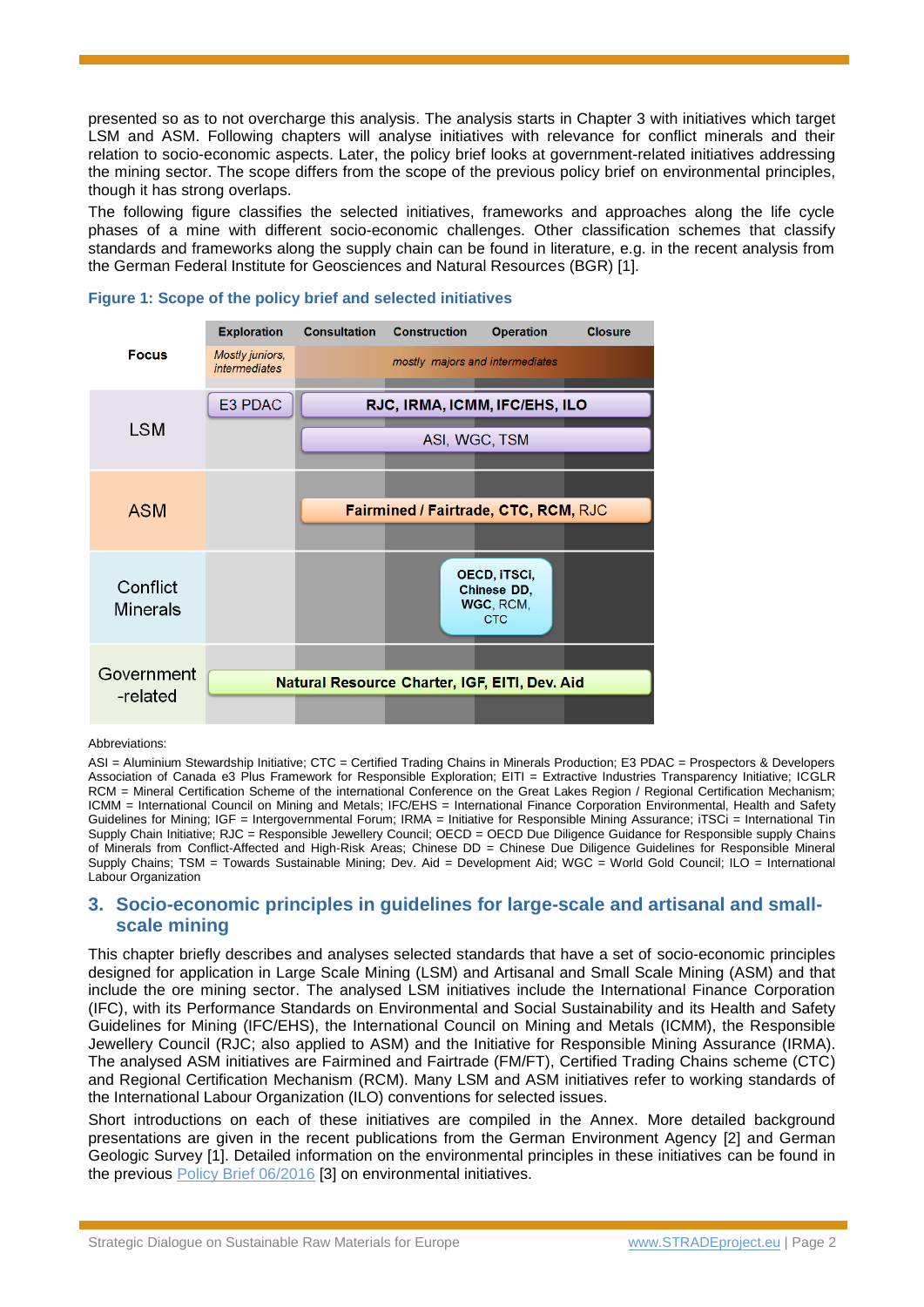#### 3.1.Specific socio-economic challenges and their consideration by mining frameworks

Due to the wide range of socio-economic challenges, the following analysis is limited to specific core topics.

- **Child labour:** All analysed initiatives approach the topic similarly by forbidding the worst forms of child labour. Most initiatives (CTC, FM/FT IRMA, ICMM, RJC and IFC) refer to the ILO Convention 182 on the worst forms of child labour which include all forms of slavery, prostitution and pornography, illicit activities and work that is likely to harm the health, safety or morals of children. Some initiatives (CTC, FM/FT, IFC and RJC) additionally refer to the ILO Convention 138 concerning the minimum age for admission to employment. RJC defines a basic minimum working age of 15 years, to enable children to complete compulsory schooling. Moreover RJC introduces remediation processes in cases of framework violation.
- **Forced labour:** All analysed initiatives forbid forced labour. Some standards (RJC, FM/FT and IFC**/** EHS) refer to the ILO Convention 29 on the abolition of forced labour. In addition, FM/FT and IRMA encourage the implementation of monitoring systems where risks for forced labour exist.
- **Working conditions:** Most analysed initiatives (CTC, FM/FT, RJC, IRMA and IFC/EHS) have very detailed sections on working conditions. They all address fair wages and freedom of collective bargaining as well as working hours. The IFC/EHS guidelines give detailed information on technical working conditions such as adequate illumination and temperature of shafts. The RJC and IRMA also refer to ILO Conventions 14 and 132 concerning working hours and holidays. The CTC refers to the OECD Guidelines for Multinational Enterprises and encourages companies to continuously improve their working conditions. A major goal of FM/FT is to formalize the ASM sector with the aim to improve working conditions. ICMM and RCM define no minimum working conditions to be compliant with the standard, but promote improvements in the working conditions.
- **Workplace health & safety:** All LSM initiatives address workplace health and safety in detail. IRMA refers to the ICMM Guidelines on occupational health and safety. The ICMM aims to continuously improve health and safety with the ultimate goal of zero harm. The IFC/EHS guidelines are very detailed, reaching from counter-measures against hazards to first-aid training and the adequate use of explosives.

The ASM initiatives CTC and FM/FT address similar issues and refer to ILO Convention 155 on occupational health and safety: information and education on safety and health must be accessible for employees, risks must be monitored and a mine rescue plan must be in place. In addition, FM/FT also encourage applying ILO Convention 176 on safety and health in mines. The RCM does not address workplace health and safety.

- **Resettlement:** Resettlement is a LSM-specific topic and is addressed in detail by the IFC Performance Standard on Environmental and Social Sustainability (Performance Standard 5 Land Acquisition and Involuntary Resettlement). It aims in detail at avoiding involuntary resettlement. If resettlement is seen as unavoidable, property compensation at a rate higher or at least the same value has to be paid to the displaced individuals. IRMA refers to the IFC standard but specifies more details, including that, where involuntary resettlement is unavoidable, at least 80% of the households must agree to the resettlement. ICMM members are committed to minimising involuntary resettlement and compensating affected communities. Moreover, ICMM published recommendations for managing resettlement in 2015 [4].
- **Community health and safety:** All LSM initiatives and the ASM initiative FT/FM address community risks from operational accidents and require emergency response plans. In addition, IRMA and ICMM require control management on site; IRMA points out that the preventing or avoiding negative effects is prioritized over minimization. Different types of diseases are addressed in some LSM initiatives: IRMA especially addresses HIV/AIDS, tuberculosis and malaria, with prevention and mitigation strategies like free testing and providing protection from infection; ICMM published a report on community health programmes (on communicable diseases, nutritional deficiencies, maternal and perinatal conditions as well as non-communicable diseases like cancer); IFC addresses pesticides, communicable diseases and water-related diseases that result from project activities; and the EHS Guidelines include general recommendations (e.g. promoting collaboration with local authorities to enhance access to public health services and promote immunization for workers' families and the community). Ecological issues can have a relevant impact on community health and safety, like dam failures or water quality. These ecological risks are addressed in detail in [Policy Brief 04/2016](http://www.stradeproject.eu/fileadmin/user_upload/pdf/PolicyBrief_04-2016_Sep2016_FINAL.pdf) [5] and [Policy Brief 07/2016](http://www.stradeproject.eu/fileadmin/user_upload/pdf/STRADE_PB_07_OEI_Nov.2016.pdf) [6]. Apart from FM/FT's requirement for emergency plans, ASM initiatives have no specific principles on community health and safety. They mainly focus on health and safety within the workforce.
- **Responsible security management:** Workers' or communities' protests must be encountered with human rights-respecting procedures. IFC and IRMA address the topic in detail and refer to the "UN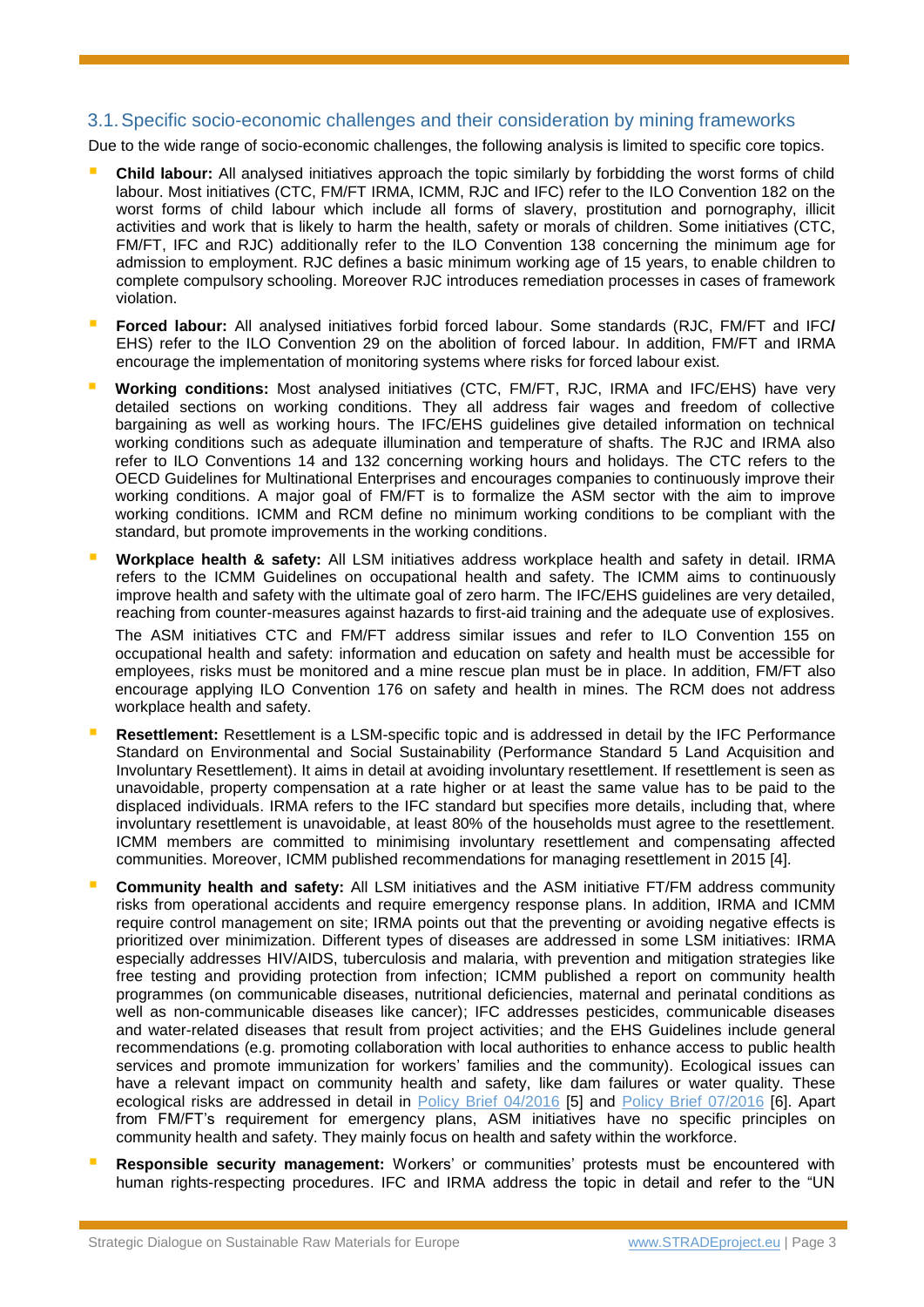Basic Principles on the Use of Force and Firearms". Security personnel are required to exercise restraint and utilize non-violent means before resorting to the use of force. Similarly, RJC and ICMM require security personnel to follow human rights principles. According to CTC a sufficient number of qualified security personnel must be employed, practices in case of protests are not specified.

 **Local Development:** Community development is mentioned in all analysed initiatives. ICMM gives details in its comprehensive Community Development Toolkit. The toolkit addresses issues like social infrastructure (e.g. schools, clinics), the management for social infrastructure's ongoing operation after mine closure and local procurement of goods and services. However, the toolkit is an additional document for ICMM members and not mandatory. The World Bank gives guidance in its 2012 Source Book on Mining Community Development Agreements [7]

FM/FT foresee community-related development plans, which are required for certification within the so called "premium" approach that goes beyond the basic FM/FT standard. If an ASM organisation is compliant with the FT/FM Premium standard, it receives an additional payment in addition to the ore price from the customer. This additional payment seeks to enable investment in social, economic and environmentally sustainable development of the mine operation, the workers, their families and the surrounding communities. CTC also promotes local development measures such as cooperation with local enterprises and local procurement.

- **Stakeholder participation:** All analysed initiatives strongly focus on stakeholder participation. Main issues include identifying all relevant stakeholder groups (men, women, young people, cultural minorities, etc.), disclosure and dissemination of information and receiving feedback in an inclusive way. Furthermore, all LSM initiatives address implementing a grievance mechanism. ICMM has strengthened this issue in the last years and published the supporting 2015 toolkits "Stakeholder Research" and "Understanding Company-Community Relations", with details in the stakeholder selection and participation. Except for FT/FM, ASM initiatives do not include grievance mechanisms with the same level of detail as LSM initiatives.
- **Cultural Heritage:** The protection of cultural heritage sites and particularly World Heritage Sites mainly concerns LSM and is therefore mentioned in all analysed LSM initiatives. The IFC Performance Standard 8 on protection of cultural rights gives detailed guidance on how to handle the removal of replicable and non-replicable cultural heritage in addition to national regulation. IRMA also refers to IFC Performance Standard 8. RJC and ICMM address cultural heritage only in the context of indigenous peoples. The ASM standard FT includes the criterion "sites of special significance", which also covers cultural heritage and requires protection through engagement with the local communities.
- **FPIC (Free, Prior and Informed Consent – addressing indigenous people)**: The fundamental idea of FPIC is to establish bottom-up participation and consultation of the indigenous population prior to beginning development on ancestral land or using resources within the territory of the indigenous population. All LSM initiatives as well as FT/FM refer to this approach. IRMA is even stricter and demands that mining-related activities not proceed if a company has not obtained consent from indigenous peoples. IRMA also gives guidance for the participation process. In the ASM standards CTC and RCM, neither FPIC nor indigenous or aboriginal peoples are addressed. However, CTC requires enterprises to organize regular consultations with local communities and authorities.
- **Post-closure planning:** Post-closure plans strongly focus on environmental aspects and financial funding of remediation processes. They are part of most analysed initiatives, as described in Policy Brief [07/2016](http://www.stradeproject.eu/fileadmin/user_upload/pdf/STRADE_PB_07_OEI_Nov.2016.pdf) [6] and foresee stakeholder participation (RJC, IRMA, ICMM, TSM, IFC/EHS). Social impacts of mine closure are mentioned by IRMA and IFC/EHS, with the aim that community health and safety performance last beyond mine closure. However, no further specifications and measures are provided. ICMM developed a comprehensive non-mandatory post-closure toolkit also addressing community development and health care. ASM initiatives do not address socio-economic aspects in their requirements for post-closure planning.
- **Lawful business practice** refers to transparent accounting and business practices that are free of illegal actions.

Corruption is only a marginal topic in most LSM standards. RJC and ICMM both mention the necessity for anti-corruption measures but do not specify particular actions. The IFC addresses the topic in detail in general framework documents.

In contrast, IRMA gives more details and encourages companies to train their contractors and employees on how to avoid corrupt business practices. It also requires a set of measures for disclosure of payments. CTC is the only ASM standard which requires mandatory anti-corruption measures and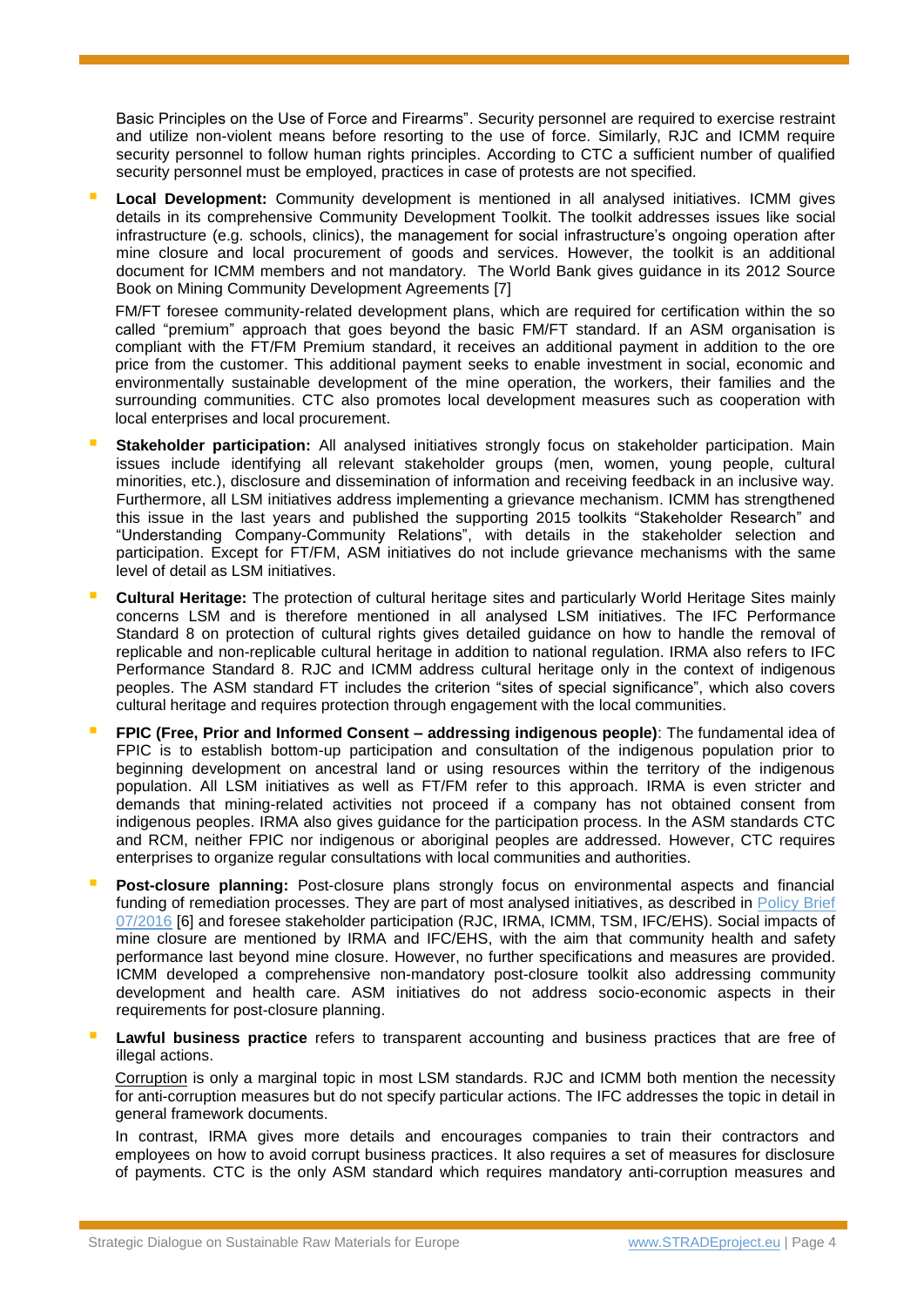refers to a number of documents, including the OECD Guidelines for Multinational Enterprises, EITI and the Kimberley Process.

RJC is the only analysed LSM initiative that explicitly addresses money laundering and thus responds to specific challenges in the gold trade. The application of "know your customer" (KYC) principles are recommended in order to understand the nature of business partners, monitor suspicious transactions and report them to designated authorities. Among the ASM initiatives, only CTC addresses and prohibits money laundering as well as any support of illegal organisations.

Tax evasion is only addressed by IRMA. The standard gives detailed information on how to publish payments in order to avoid tax evasion, with reference to the European Union Accounting Directive (Directive 2013/34/EU) and the European Union Transparency Directive (Directive 2013/50/EU). Moreover, members should actively support the EITI. The analysed ASM initiatives require companies to pay all taxes to become certified, but do not provide more details.

Fraud is mainly addressed by all initiatives in the context of human trafficking. CTC considers eliminating fraud to be a key component in pacifying the Great Lakes Region. RCM requires risk management systems to be installed in order to eliminate any form of fraud in the supply chain.

 **Armed conflicts:** Most LSM initiatives do not mention armed conflicts. However, IRMA requires their members to not knowingly participate in financing armed conflict. In contrast to LSM, all ASM initiatives consequently address conflict minerals and require certified companies to absolutely avoid financing illegally armed groups. Further voluntary and mandatory initiatives that address conflict minerals are presented in chapter [4.](#page-5-0)

In addition to the guidelines analysed above, this policy brief briefly describes the Chinese Guidelines for Social Responsibility in Outbound Mining Investments, issued by the Chinese Chamber of Commerce of Metals, Minerals & Chemicals Importers & Exporters (CCCMC) in 2014. These Guidelines refer to Chinese companies' activities in foreign countries and also address environmental issues. The document gives guidance on the issues organizational governance, fair business practice, human rights, labour issues and occupational health and safety. The CCCMC document includes a benchmark to other standards, such as ICMM or IFC/EHS. Though it seems to be less comprehensive than most of the formerly analysed guidelines, the Chinese Guidelines offer a good starting point for responsible mining practice.

#### 3.2.Conclusion on social aspects and their embedding in LSM and ASM standards

The analysis of LSM and ASM standards shows that many potentially negative impacts from mining on workers and communities, as outlined in the previous [policy brief No. 05/2016](http://www.stradeproject.eu/fileadmin/user_upload/pdf/PolicyBrief_05-2016_Oct2016_FINAL.pdf) [8], are addressed by requirements on working conditions, workplace health & safety, resettlement, community health & safety, cultural heritage, stakeholder participation and FPIC. Significant progress in social performance can be expected from a successful implementation of these standards, particularly in countries lacking adequate governance. Thus, the current major task for mitigating negative social impacts is the broad implementation of existing frameworks. This is far more important than creating new standards and coincides with mining and downstream companies' complaints about an excess of standards and certification schemes leading to a lack of clarity and fears of excessive administrative efforts [9].

Potentially adverse effects from broader standard implementation are unintended market shifts from small scale mining towards the more regulated LSM sector. Many ASM sites do not have the access to skilled staff and safety technology, which is required to meet the high standards. They might lose their jobs if they do not receive sufficient external support for the improvement of their management capacities and their social and environmental performance. ASM customers and national governments play an important role in providing support to mitigate these risks.

#### 3.3.Conclusion on socio-economic development aspects and their embedding in LSM and ASM standards

The focus of the above discussed social aspects is the minimization of negative impacts. The aim is the mitigation of impacts and "less bad" performance. This is in coincidence with environmental principles which mainly focus on the mitigation of impacts. In addition to this important goal of minimizing negative impacts, the policy brief on socio-economic challenges in mining [8] shows clearly the even bigger effort which is needed to derive socio-economic development from mining and gain an overall net-benefit from mining activities. The consideration of a net-benefit is a conceptual shift away from mitigation of impacts to an encouragement of contribution [10]. Areas which are supposed to deliver a positive contribution ("more good") mostly target continuous job generation and socio-economic development and have links to local and national economic development and transparent business practices.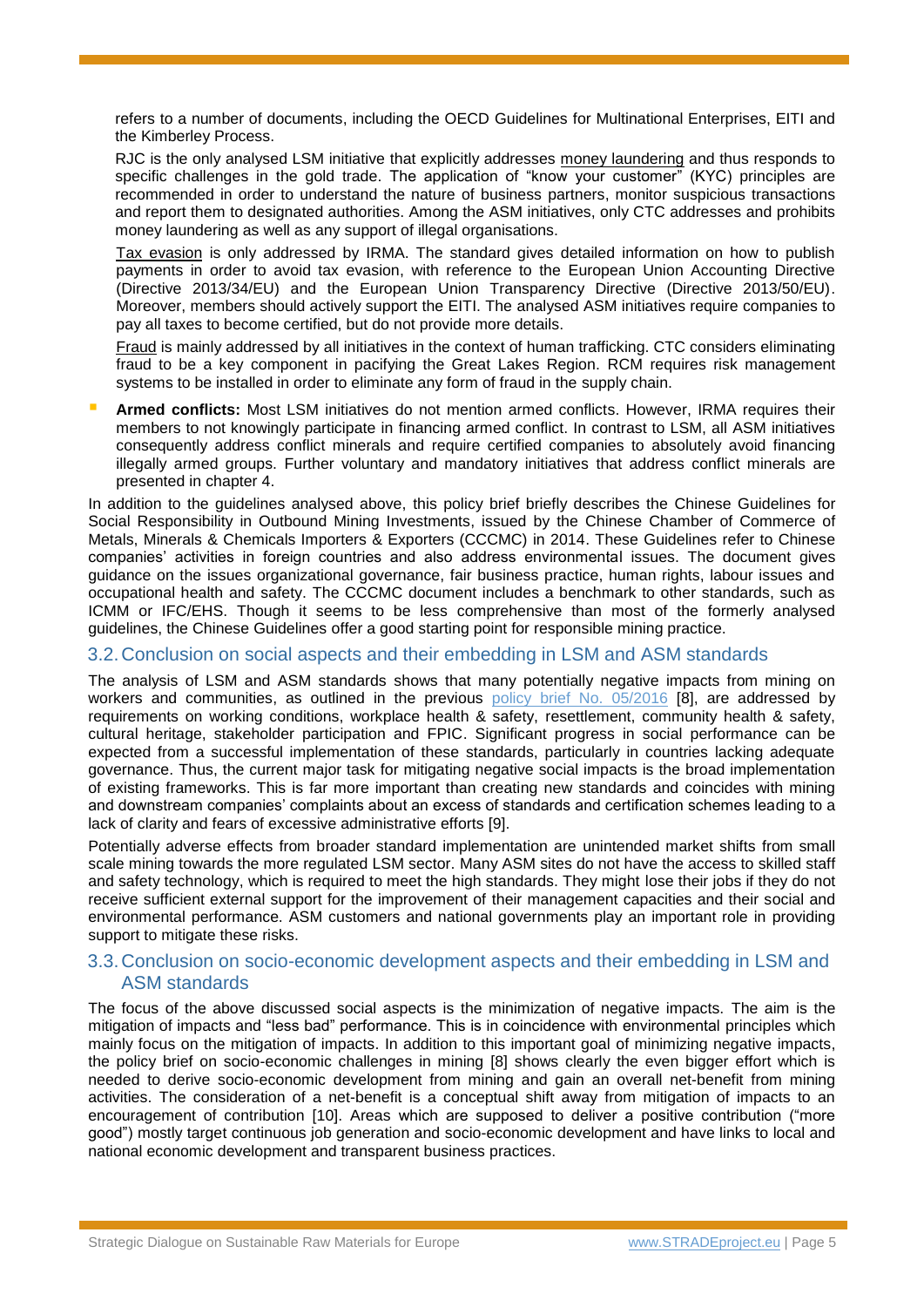In coincidence with this concept of "more good", some standards and/or guidances address **improvements in community health & safety** and **local development** not only during mine operation but also in the postclosure phase (FM/FT Premium, CTC, ICMM, IRMA). The FM/FT actively supports this approach by connecting the compliance to advanced mining performance and **extra funding** by customers for use for miners' and communities sustainable development. Some initiatives (FM/FT, CTC, ICMM) promote the elaboration of **development plans** in stakeholder processes. This instrument helps to meet specific local needs and supports local dialogues processes. The ICMM, whose members belong to the biggest global mining companies, has a broader approach and promotes large mining companies' contribution to **national economic development**. Regional and national development plans shall support economy's diversification and reduce the mining countries' dependency on mining operations. ICMM includes this aspect in mandatory position statements and provides comprehensive guidance documents on this issue. The analyzed standards partly also promote a **positive business environment** and the fight against corruption, tax evasion, money laundering, fraud and armed conflicts.

This brief analysis shows that mining operation's benefit to socio-economic development is already addressed in some standards. However, due to the complexity of the related issues, the principles remain vague and detailed measures are not precisely described but must be developed locally according to communities' needs. Widely applied concepts for providing sufficient financial resources for responsible mined minerals - if an effective regulatory framework is lacking - are not available, e.g. additional payments or long-term price guarantees. Despite these challenges in successful financing and implementation, the analysis reveals mining companies' and stakeholders' rising awareness of the necessity to derive a net benefit from mining. Besides this, governments play a key role and must significantly engage for an overall net-benefit. Therefore, government-related initiatives are in the focus of chapter [5.](#page-6-0)

#### <span id="page-5-0"></span>**4. Socio-economic criteria in conflict-focused initiatives**

Many of the initiatives which were investigated in the foregoing chapter also address conflict minerals. This section will not take them up again and will only analyse those initiatives that were not in the scope of previous chapters. The first sub-chapter will briefly outline the mandatory initiatives and the OECD framework document to understand the context of the voluntary initiatives building upon them.

#### 4.1.Mandatory initiatives and the OECD and Chinese framework documents

In 2010, the **US Dodd-Frank Act 1502** was passed, which requires US stock-listed companies to report their use of conflict minerals from the DRC or bordering countries. First reports from the Act were due in 2014 [11].

The **OECD** developed the Due Diligence Guidance for Responsible Supply Chains of Minerals from Conflict-Affected and High-Risk Areas, which by principle includes all minerals. The definition of so-called 'high-risk areas' leaves some room for interpretation but generally aims at also including areas with widespread human right abuses and violations of national or international law<sup>[1]</sup> [12] The 3TG-minerals are addressed in a supplement. The guidance explicitly addresses socio-economic aspects such as forced labour, any form of inhuman treatment, worst forms of child labour, gross human rights violation and lawful business practice. It proposes that supply contracts allow downstream companies to immediately suspend or discontinue engagement with upstream suppliers where a reasonable risk is identified that any party commits serious human right abuses.

Similarly, a **future EU regulation on 3TG** probably to be adopted early 2017 foresees mandatory due diligence requirements in line with the OECD due diligence guidance by importers of 3TG minerals and metals from conflict and high-risk areas. The EU regulation refers to the OECD due diligence guidance and therefore addresses the same socio-economic aspects.

The **Chinese Due Diligence Guidelines for Responsible Mineral Supply Chains** addresses all Chinese mining investments outside of China. It includes principles for a wide range of socio-economic issues like child or forced labour, corruption and FPIC. No detailed measures are specified for these issues.

#### 4.2.Voluntary initiatives

l

Many voluntary initiatives from various stakeholders (authorities, associations, companies, CSOs) have developed frameworks for preventing armed conflict financing from mining revenues and the continuation or aggravation of conflicts by mineral trade and respond to the Dodd Frank act and/or the OECD Framework

<sup>&</sup>lt;sup>[1]</sup> See OECD Due Diligence Guidance, page 13: "High-risk areas may include areas of political instability or repression, institutional weakness, insecurity, collapse of civil infrastructure and widespread violence. Such areas are often characterised by widespread human rights abuses and violations of national or international law"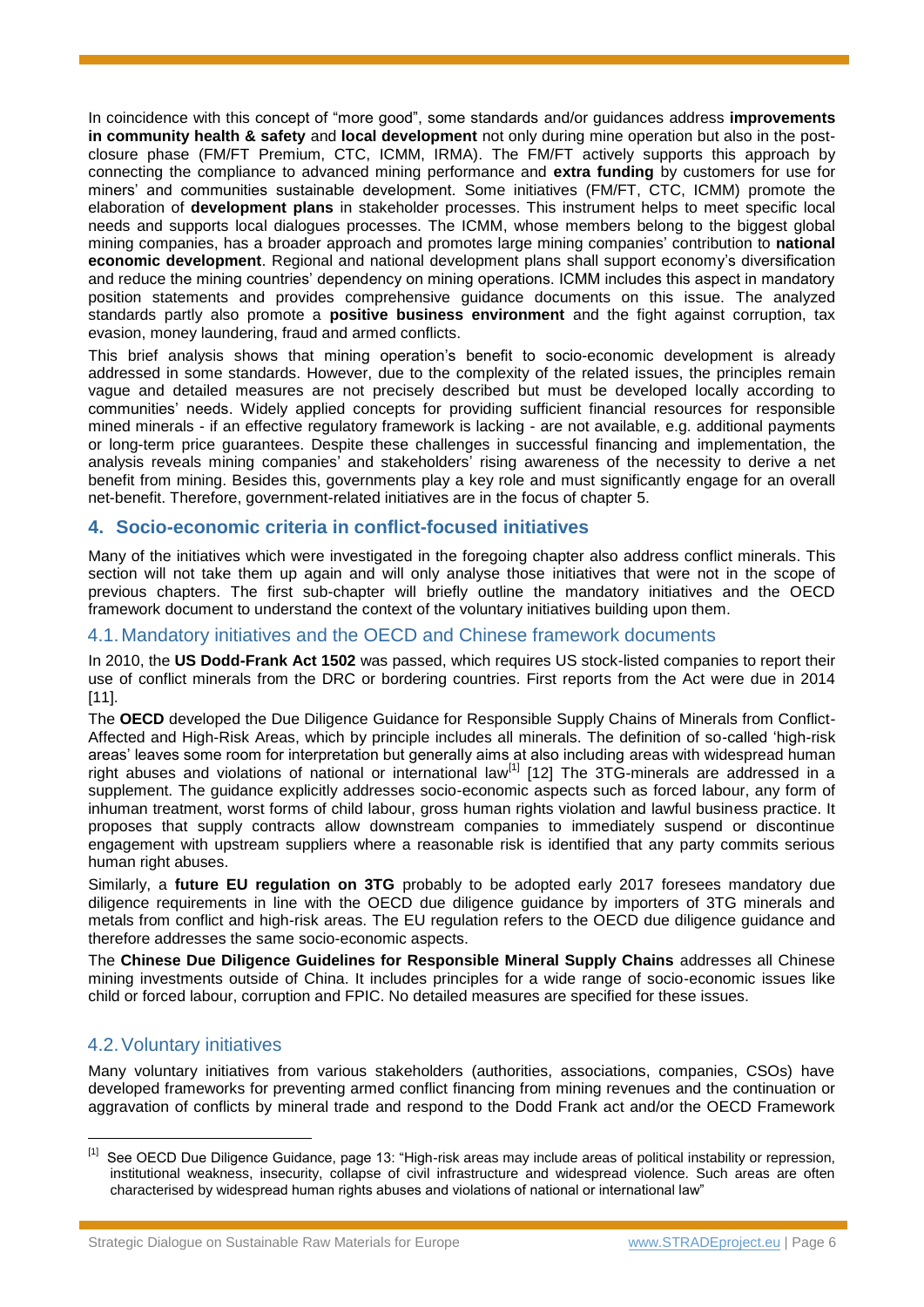document. Most of these initiatives focus on tin, tungsten, tantalum (and their ores) and gold – the so-called 3TG-minerals – from conflict-affected and high-risk areas such as the African Great Lakes Region, in particular the Democratic Republic of the Congo (DRC). The following paragraphs give a short introduction to two widely applied guidances and their relationship to socio-economic issues. Additional initiatives such as the RJC, FM/FT, CTC and RCM are already introduced in chapter [3.](#page-1-0)

The most prevalent due diligence system in the region is the **International Tin Supply Chain Initiative (iTSCi)**, which focuses on 3T Minerals and monitors more than 1,200 ASM sites in the DRC and Rwanda. It does not include gold [13]. For socio-economic issues, iTSCi refers to the OECD Guidelines Annex II and addresses the same socio-economic risks. [13]

Gold from LSM is mainly addressed by the World Gold Council's (WGC) **Conflict Free Gold Standard (CFGS)**, covering around 23% of the world's gold production [14].The CFGS refers to the OECD Guidelines and the EITI, among other standards. Many socio-economic issues like child labour, bribery, grievance and stakeholder participation are addressed.

#### <span id="page-6-1"></span>4.3.Outcome of the analysis and draft recommendation

The brief analysis reveals that most conflict-focussed initiatives and regulations also address socio-economic principles but vary in the degree of detail. Debates continue over further extending certification and due diligence schemes specialized in conflict minerals by more detailed social or socio-economic issues. However, the STRADE team recommends not overloading these initiatives with more socio-economic principles since the implementation of the current requirements still poses a huge challenge, especially for ASM gold. Introducing further requirements at that stage is not realistic. Instead, the highly complex local interrelationship between the mining activities and the various socio-economic and political processes must be considered, as well as the general limitations of certification and due diligence schemes. Their unintentional and potentially adverse effects, such as unemployment in the ASM sector due to more sourcing from the regulated LSM sector, must be carefully taken into account, attentively monitored and encountered by downstream companies' and governments' active engagement for local development.

#### <span id="page-6-0"></span>**5. Socio-economic principles in government-related initiatives and EU engagement**

The following graphic shows selected EU and cross-continental international government-related initiatives and regulations and their engagement towards "less bad" and "more good". In order to keep this chapter concise, brief background information on these initiatives are presented in the Annex.

#### **Figure 2: Overview of selected government-related initiatives and mandatory regulations**

| <b>Less Bad</b>                                                                                                                                                                                                                              |                           | <b>More Good</b>                                                                                                       |                                                                                               |  |
|----------------------------------------------------------------------------------------------------------------------------------------------------------------------------------------------------------------------------------------------|---------------------------|------------------------------------------------------------------------------------------------------------------------|-----------------------------------------------------------------------------------------------|--|
| Less negative impacts on workers,<br>communities & society                                                                                                                                                                                   |                           | Economic diversification and<br>socio-economic development                                                             |                                                                                               |  |
| Mineral-sourcing from<br>areas with risks of<br>serious human right<br>abuses:<br><b>OECD-Due Diligence G.</b><br><b>EU-regulation</b><br>Conflict minerals:<br>Dodd-Frank Act 1502,<br><b>OECD-Due Diligence G.</b><br><b>EU-regulation</b> | EITI,<br><b>Directive</b> | Revenue optimization:<br><b>OECD Base Erosion and</b><br><b>Profit Shifting (BEPS)</b><br><b>European Transparency</b> | Socio-economic<br>development:<br><b>EPRM</b><br><b>How can EU show</b><br>deeper commitment? |  |
| IGF, NRGI, UNDP Extr. Ind.                                                                                                                                                                                                                   |                           |                                                                                                                        |                                                                                               |  |
| Development assistance                                                                                                                                                                                                                       |                           |                                                                                                                        |                                                                                               |  |

Similar to the mining-company initiatives for responsible mining in the LSM and ASM sector (see previous chapter), both categories, "less bad" and "more good", are partly addressed. Mandatory approaches such as the US Dodd Frank Act (Section 1502) and the future EU regulation on conflict minerals and minerals from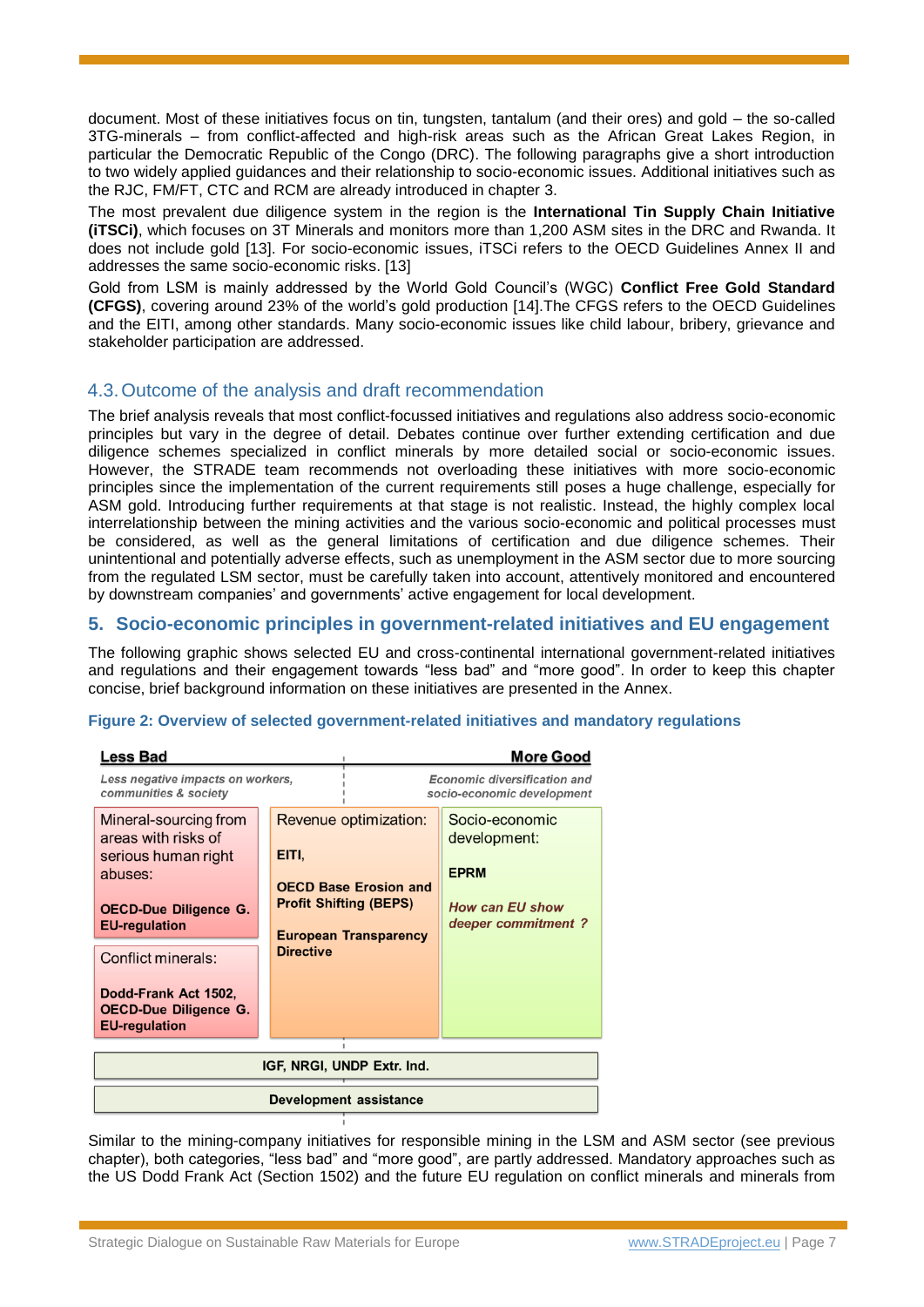high-risk areas target at mitigating negative impacts. EITI (Extractive Industries Transparency Initiative) and the OECD project BEPS (Base Erosion and Profit Shifting) aim at financial benefit optimization with impacts in both categories: Firstly, these finance-flow related initiatives support the mitigation of negative impacts by reducing revenue losses from corruption or tax evasion. Secondly, they aim at contributing to socioeconomic development by strengthening a good revenue management. EU complements the global Extractive Industries Transparency Initiative (EITI), by requiring large European extractive companies to disclose their payments to governments if they exceed 100 000  $\epsilon^1$ .

International frameworks such as the Intergovernmental Forum on Mining, Minerals, Metals and Sustainable Development (IGF), the Natural Resource Charter from the Natural Resource Governance Institute (NRGI) and the UNDP's 'Strategy for Supporting Sustainable and Equitable Management of Extractive Industries', have a broad scope, ranging from "less bad" at the mining sites and the surrounding communities to "more good" with financial and socio-economic benefit optimization on the regional and national level.

EU development assistance also incorporates the "more good"-approach by supporting mining-related good governance and economic developments, e.g. within the EU's National Indicative Programmes or within EU funding for the UNDP's 'Stones for Development' (2015) programme, which supports small and mediumsized enterprises in ACP states within the low value mineral sector, such as construction materials and ornamental stone [15]. The concept of the Joint Africa EU Strategy (JAES)<sup>2</sup> also aims at providing "more good". However, African experts complain of poor implementation beyond the cooperation in the field of geological surveying and evaluation of deposits [8]. Therefore, JAES is not included in the figure. Other EU engagements such as the Raw Material Initiative (RMI), the European Innovation Partnership (EIP) and dialogues with partners might pave the way for deeper EU engagement towards a positive contribution from mining.

A complementary approach is urgently needed to avoid potentially negative side effects from the upcoming EU regulation on conflict minerals on local workers and communities (see Chapter [4.3\)](#page-6-1). Otherwise, the EU regulation could possibly cause unintended losses of jobs and income in some segments of the ASM sector, as a result of potential business responses that avoid sourcing raw materials from any conflict-affected and high-risk areas, and subsequent market shifts to the more regulated LSM sector. Such undesirable impacts must be encountered by positive contributions to local development and active dialogues. Such a "more good"-approach has been taken by the recently launched multi-stakeholder initiative European Partnership for Responsible Mines (EPRM)<sup>3</sup> with EU participation, aiming at complementing responsible sourcing of conflict minerals with support of ASM workers and local communities.

The 2015 EU Trade Strategy acknowledges that European consumers are concerned about social and environmental conditions in production sites around the world and increasingly scrutinise the effects of free trade agreements (FTAs) on other countries, notably developing countries. It concludes that the EU's trade and investment policy must respond to consumers' concerns by reinforcing corporate social responsibility initiatives and due diligence across the production chain. It is the task of the subsequent working units and dialogue processes to clarify the goals and translate the overall targets in concrete action. This process must also consider developing countries' opposition to FTAs which exclude or exacerbate export taxes on minerals, and which are regarded as a potential instrument for implementing a domestic raw-material processing chain in developing countries [\(see policy brief 5 on African Evaluation of European Union's](http://www.stradeproject.eu/fileadmin/user_upload/pdf/PolicyBrief_05-2016_Oct2016_FINAL.pdf)  [Approach to Raw Materials Engagements.](http://www.stradeproject.eu/fileadmin/user_upload/pdf/PolicyBrief_05-2016_Oct2016_FINAL.pdf)

### **6. Conclusion**

l

The analysis shows that many potentially negative impacts from mining on workers and communities are widely addressed by the described standards addressing LSM and ASM sites. Poorly managed mining sites could profit significantly from stringent standard implementation. The crucial point is that successful and broad implementation is seen as being far more important than the elaboration of further frameworks.

<sup>1</sup> The first reports will be published for the year 2016. Further countries such as the United States (Dodd Frank Act 1504) and Canada (Extractive Sector Transparency Measures Act) have similar public disclosure requirements; see [https://www.sec.gov/spotlight/dodd-frank/speccorpdisclosure.shtml,](https://www.sec.gov/spotlight/dodd-frank/speccorpdisclosure.shtml)

<http://www.nrcan.gc.ca/mining-materials/estma/18180>

<sup>2</sup> The Joint Africa EU Strategy (JAES) focused among others on natural resource governance, investment, mining development corridors, local content and value-addition, mineral policy and related regulatory frameworks and the promotion of Corporate Social Responsibility (CSR). http://www.africa-eu-partnership.org/sites/default/files/documents/03 jeas\_action\_plan\_en.pdf

<sup>&</sup>lt;sup>3</sup> Members are: EC, foreign & Commonwealth Office, Ministry of Foreign Affairs of the Netherlands, intel, Philips, Solidaridad, cfsi., IPIS. http://www.resolv.org/site-ppa/files/2016/06/joint-press-statement-EPRM\_def-version.pdf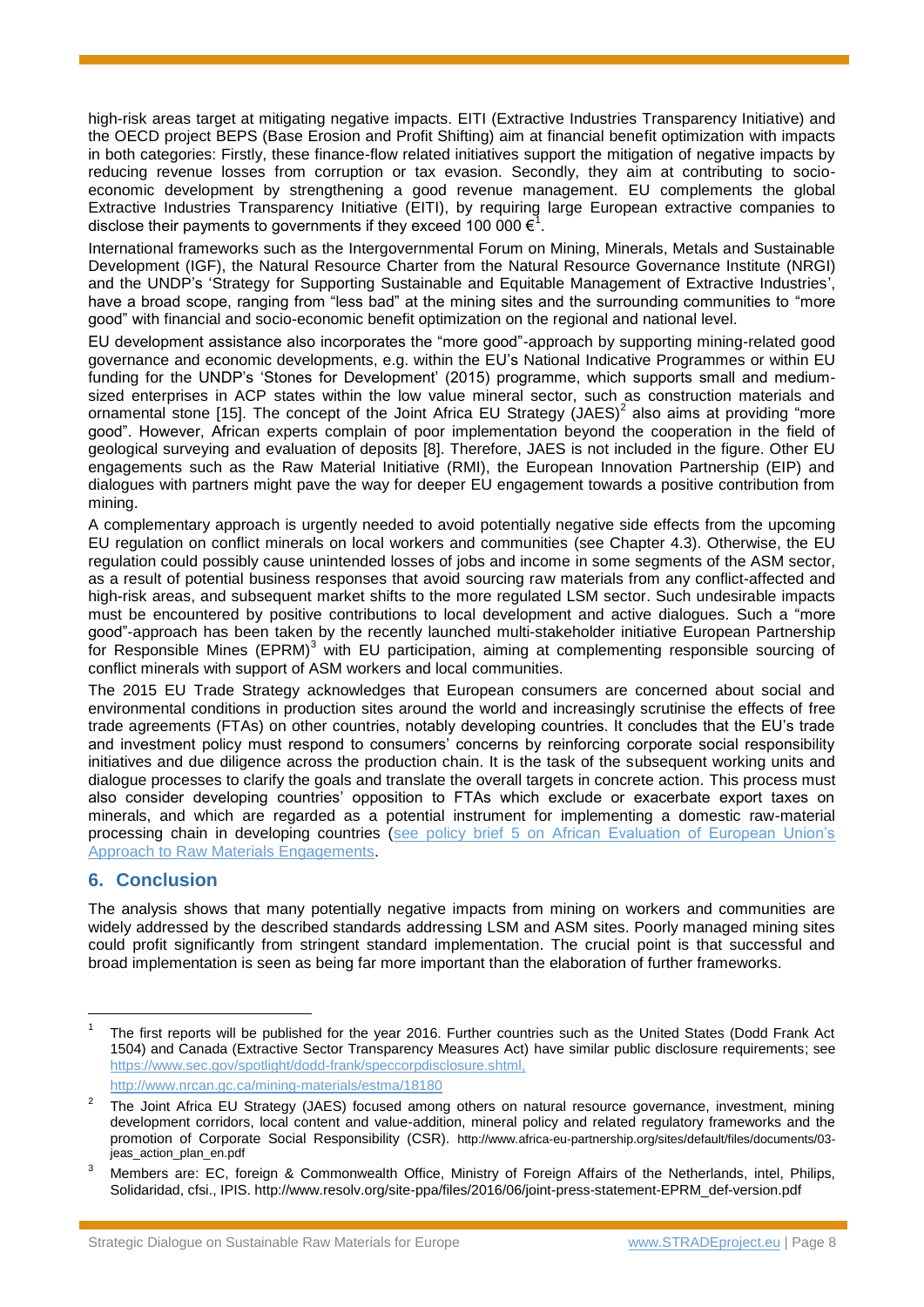Most conflict-focused initiatives and regulations also address human rights issues. However, policy makers and regulators must consider the highly complex local interrelationship between mining, society and the economy, and the limitations of regulations and due diligence schemes. Their potentially negative side effects, such as job losses in the ASM sector due to unintended market shifts to other mining regions and/or the more regulated LSM sector, must be carefully considered and accompanied by positive contributions to improved ASM performance and local development.

Broader-focused LSM and ASM standards pose similarly the risks of unintended market shifts from small scale mining towards the more regulated LSM sector. High standards require know-how, skilled staff and access to training and education. Many ASM sites do not have the access to these resources and risk losing their business if they do not receive sufficient external support for the improvement of their management capacities and their social and environmental performance.

The focus of the voluntary and mandatory frameworks for mining site performance and conflict minerals is the minimization of negative impacts and "less bad" performance. In addition to this, a large step towards a positive contribution ("more good") is needed to stimulate socio-economic development and an overall netbenefit from mining activities. This aspect is already partly included in some mining site-related standards. However, due to the complexity of the related issues, the principles remain vague. Detailed measures must be negotiated locally according to communities' needs between companies and local population. Another severe restriction for "more good" within operational standards is the need for financial resources, particularly in the ASM sector. Sustainable concepts for closing the financial gap, e.g. additional payments or long-term price guarantees for responsibly mined minerals must be developed. In addition to mining companies' engagement towards positive contribution, governments play a key role in development and must significantly be engaged for an overall net-benefit.

A number of international government-related initiatives broadly address both categories "less bad" and "more good", and deal with the mitigation of negative impacts, transparent accounting, tax evasion and financial and socio-economic benefit optimization.

The aspect of "more good" is partly addressed by EU development assistance programmes. The STRADE team will explore in upcoming dialogues if this approach is sufficient, and how an alternative systematic "towards contribution" policy can complement raw material policies, which currently strongly focus on supply security and free access to markets. This might include a revival of the Joint Africa-EU strategy in terms of joint efforts for broad socio-economic development.

The 2015 EU Trade Strategy postulates to address European consumers' concerns about social and environmental conditions in developing countries' production sites when negotiating future FTAs. The necessary dialogue processes on the translation of these overall targets into concrete action should pave the way for a new mutual partnership approach, and also consider developing countries' opposition to EU's FTAs.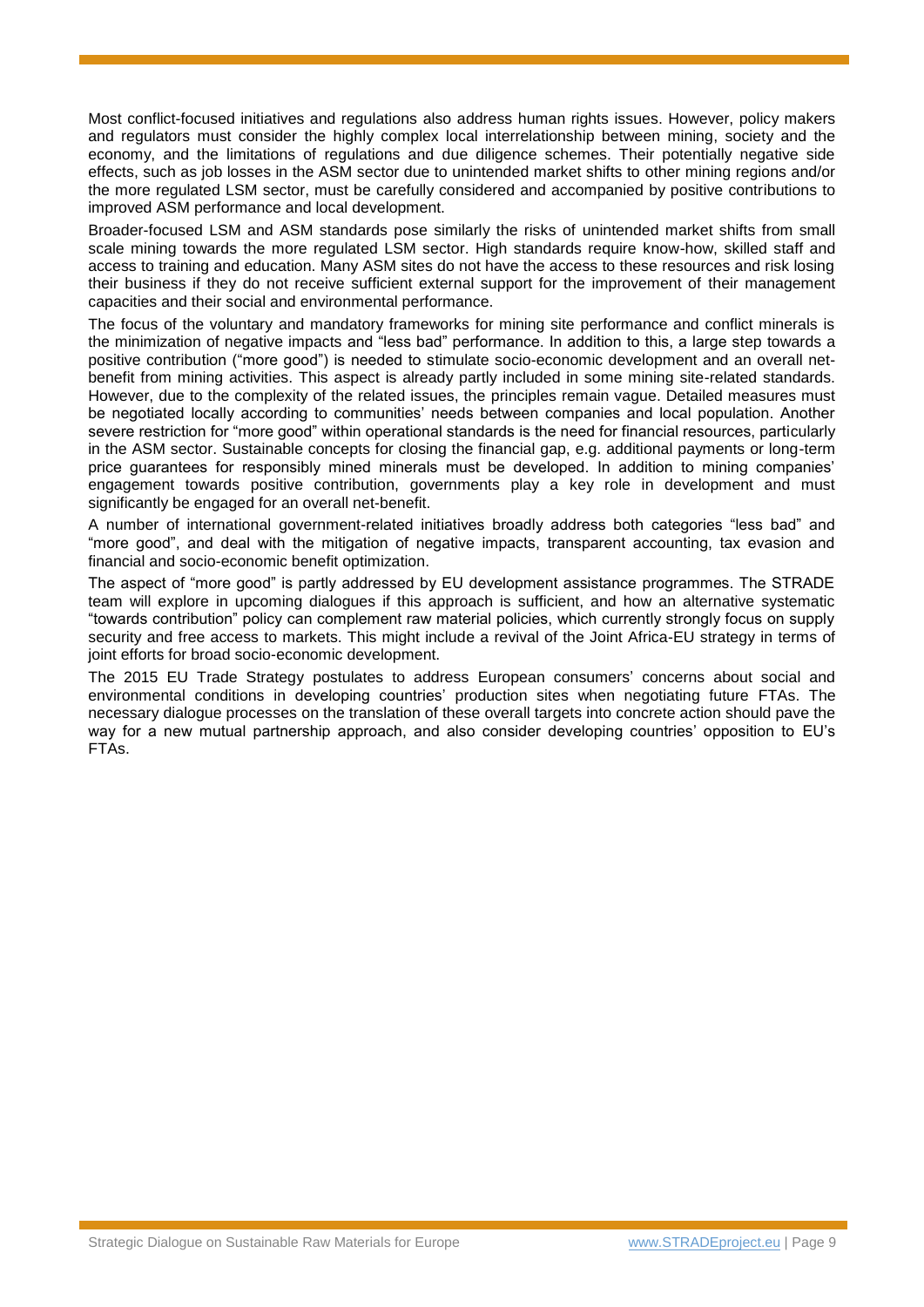#### **ANNEX**

This list provides brief background information on the initiatives analysed in Chapter [3](#page-1-0) and 5:

- The World Bank Group launched the **International Finance corporation (IFC) Environmental and Social Performance Standard** and the **Environment, Health & Safety (EHS)** guidelines for mining. These standards are not only applied to World Bank financed projects but also to publicly supported export projects from OECD member states and to around 80 international private and public banks committed to the Equator Principles
- The **International Council on Metals and Mining (ICMM)** includes 23 major mining companies and associated mining associations such as the Minerals Council of Australia, Euromines, the Chamber of Mines of South Africa and the Nickel Institute. The 23 full-member companies commit to the 10 ICMM principles and very comprehensive guidelines for most environmental protection areas. Each member must conduct an annual third-party audit and publish its results. In 2014, ICMM member companies operated in 58 countries at 950 operational mining sites and had a share in global production of 54% for copper ore, 29% for iron ore and 30% for gold, 25% for nickel, 45% for platinum group metals, 15% for lead and 21% for zinc [16].
- The **Initiative for Responsible Mining (IRMA)**, with members from Civil Society Organisations (CSO), communities, mining companies and downstream companies, is developing a best-practice standard for large-scale mining. It is not yet implemented; currently, the second draft is being reviewed. Implementation is expected in 2017.
- The **Responsible Jewellery Council (RJC)** was founded by 14 companies and trading associations in 2005. The RJC Code of Practice (RJC CoP) is a performance standard for diamonds, gold and platinum mining. The RJC grew rapidly after its founding and in 2014 had 320 CoP certified member companies along the supply chain, among them 7 mining companies and 14 refineries. [1],[2]
- The **International Labour Organization (ILO)**, a United Nations agency, brings together governments, employers and workers organisations of 187 member states to set labour standards, develop policies and devise programmes promoting decent work for all women and men. The standards are either legally binding conventions, which are ratified by member states, or non-binding recommendations. Two of the fundamental conventions are the "Minimum Age Convention" (No. 138) and "Worst Forms of Child Labour Convention" (No. 182). The conventions need to be ratified by each member state and can be adapted to each country. For example, the "Minimum Age Convention" adopted in Botswana has a minimum age of 14 and in China 16. Some countries require stricter minimum working ages in underground mining (e.g. Panama defines the general minimum working age of 14 years, but sets to minimum age for underground mining to 18 years). There are also mining-specific ILO conventions such as the "Safety and Health in Mines Convention" (No. 176) adopted in 1995. The conventions are complemented by recommendations like "Safety and Health in Mines Recommendation" (No. 183) [from 1995] or "HIV and AIDS: Guidelines for the mining sector" [from 2013]. Also, small-scale mining has become an important issue, for example is addressed in the recent project "Convening stakeholders to develop and implement strategies to reduce child labour and improve working conditions in artisanal and small-scale gold mining (COSTREC-ASGM)".
- The BGR developed the **Certified Trading Chains scheme (CTC)** which aims to certify responsible mining practices or "ethical" production and trade of minerals, notably the 3TGs from ASM. It has been piloted in Rwanda and is being implemented in the DRC with with the objective of certifying responsible mining practices or "ethical" production and trade of minerals, notably the 3TGs from ASM [17].
- **Fairmined and Fairtrade (FM/FT)** refer to gold, silver and platinum mining from ASM and aim to improve social and environmental performance. They are similar standards, as they were developed jointly within multi-stakeholder initiatives in 2011. Fairmined and Fairtrade are already implemented in several mining organizations in Colombia, Peru, Bolivia and Mongolia [1].
- The **Regional Certification Mechanism (RCM)** refers to the minerals tantalum, tin, tungsten and gold in the African Great Lakes region. Currently, only two countries, DRC and Rwanda, have implemented the initiative. Uganda is preparing implementation by setting up respective legislation. The overall aim of RCM is to stabilize the region and states, increase tax income and avoid financing rebels through the illicit trade of 3TG. The ASM in the member states shall be formalized, and transparency in the addressed product chain shall be ensured from mining to trade/export. RCM refers to the OECD Guidelines and works together with iTSCi and CTC [18].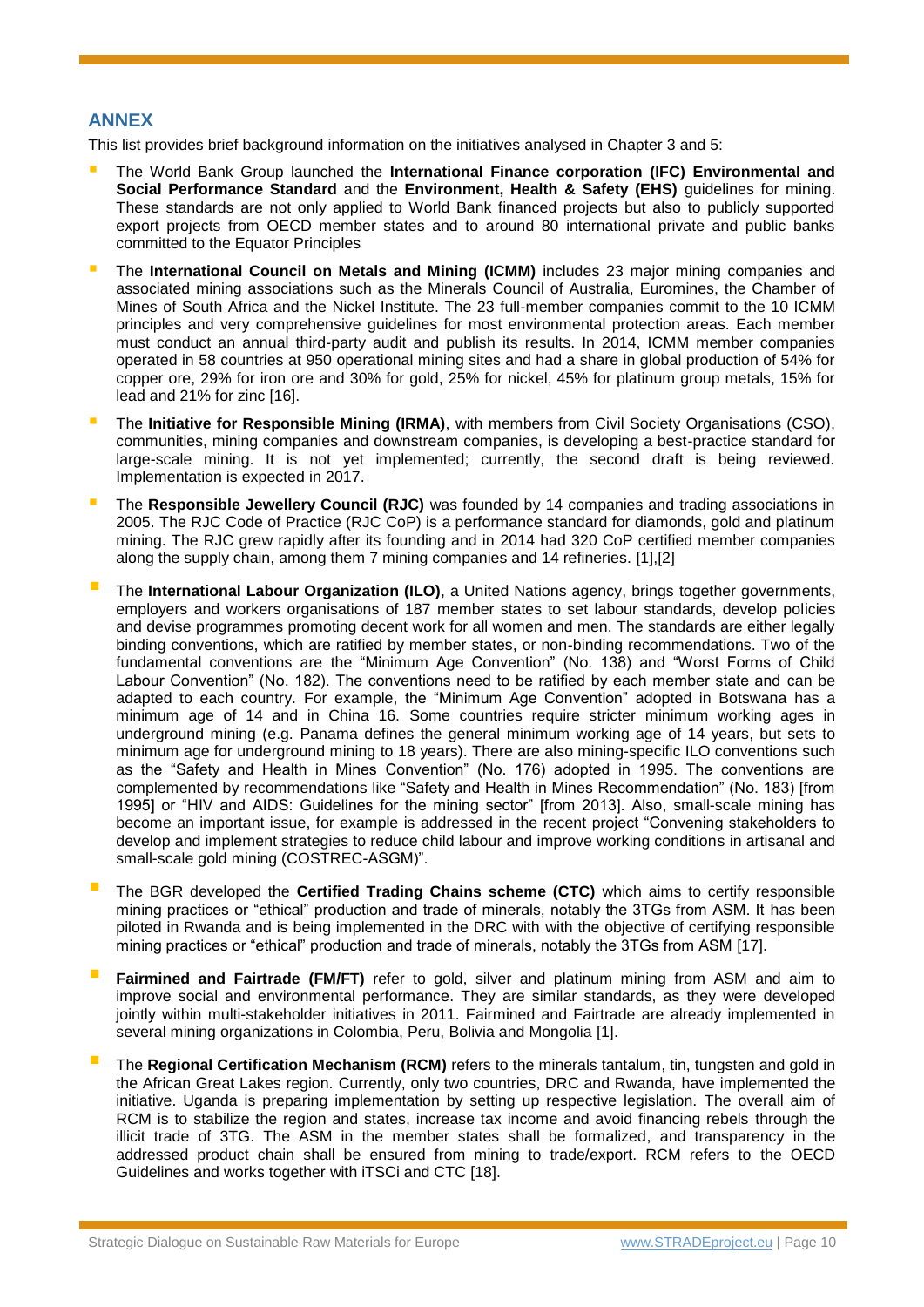- The **European Partnership for Responsible Mines (EPRM)**, which claims that 'legislation alone will not enable us to directly improve the situation of miners in conflict areas'. On this foundation, EPRM is designed as a multi-stakeholder European public-private partnership, aiming at complementing responsible sourcing of conflict minerals with support of ASM workers and local communities. Members are: EC, foreign & Commonwealth Office, Ministry of Foreign Affairs of the Netherlands, intel, Philips, Solidaridad, cfsi, IPIS.
- The **Intergovernmental Forum on Mining, Minerals, Metals and Sustainable Development (IGF)**, founded in 2002, is a platform for governments to work collectively to achieve their sustainable mining goals. European members include France, the UK, Germany, the Netherlands and Romania. The members are committed to the Mining Policy Framework (MPF) that compiles governments' tasks to ensure a financial and socio-economic benefit optimization, good social and environmental standards and successful post-mining transition.
- The **UNDP 'Strategy for Supporting Sustainable and Equitable Management of Extractive Industries'** broadly addresses the four key issues in its framework, services and projects with developing countries: i) participatory legislation, policy and planning, ii) people-centered exploration and extraction, iii) prudent revenue collection and management and iv) investments in human, physical, financial and social capital [19,20].
- The **Extractive Industries Transparency Initiative (EITI)**, a pioneer global standard founded in 2003 and implemented in 52 countries, promotes the open and accountable management of oil, gas and mining industry resources. The standard requires countries and companies to disclose information along the extractive industry value chain, from the point of extraction, following revenues through the government, to how they ultimately benefit the public. EITI reports from individual member countries provide information on the licensing and contracting processes, fiscal and legal arrangements, revenue payments, locations of allocated revenues, and economic contributions. EITI implementation in a country is guided by a national multi-stakeholder group, with contributions from companies, state organisations and CSO's. In Europe, Norway is compliant with the standard, and the UK and Germany have candidate status.
- The G20 / **OECD's Base Erosion and Profit Shifting ("BEPS")** project is an important global initiative against tax avoidance and profit shifting, and highly relevant for ensuring that developing countries have full access to adequate taxes from mining activities. BEPS was developed in participation with over 80 developing countries and provides tools and instruments aiming to ensure that profits are taxed where economic activities generating the profits are performed and where value is created. In July 2016, the BEPS inclusive framework had 85 member states committing to implementing common standards and launching a monitoring process. [21,22].
- The **Natural Resource Governance Institute (NRGI),** with its 2010 National Resource Charter of 12 best-practice principles for managing resource wealth and provisions of policy advice for governing resources, also addresses social and environmental issues. The Charter was developed in a multistakeholder consultation, and the NRGI relies on funding from a wide range of global donors (governments, banks, companies).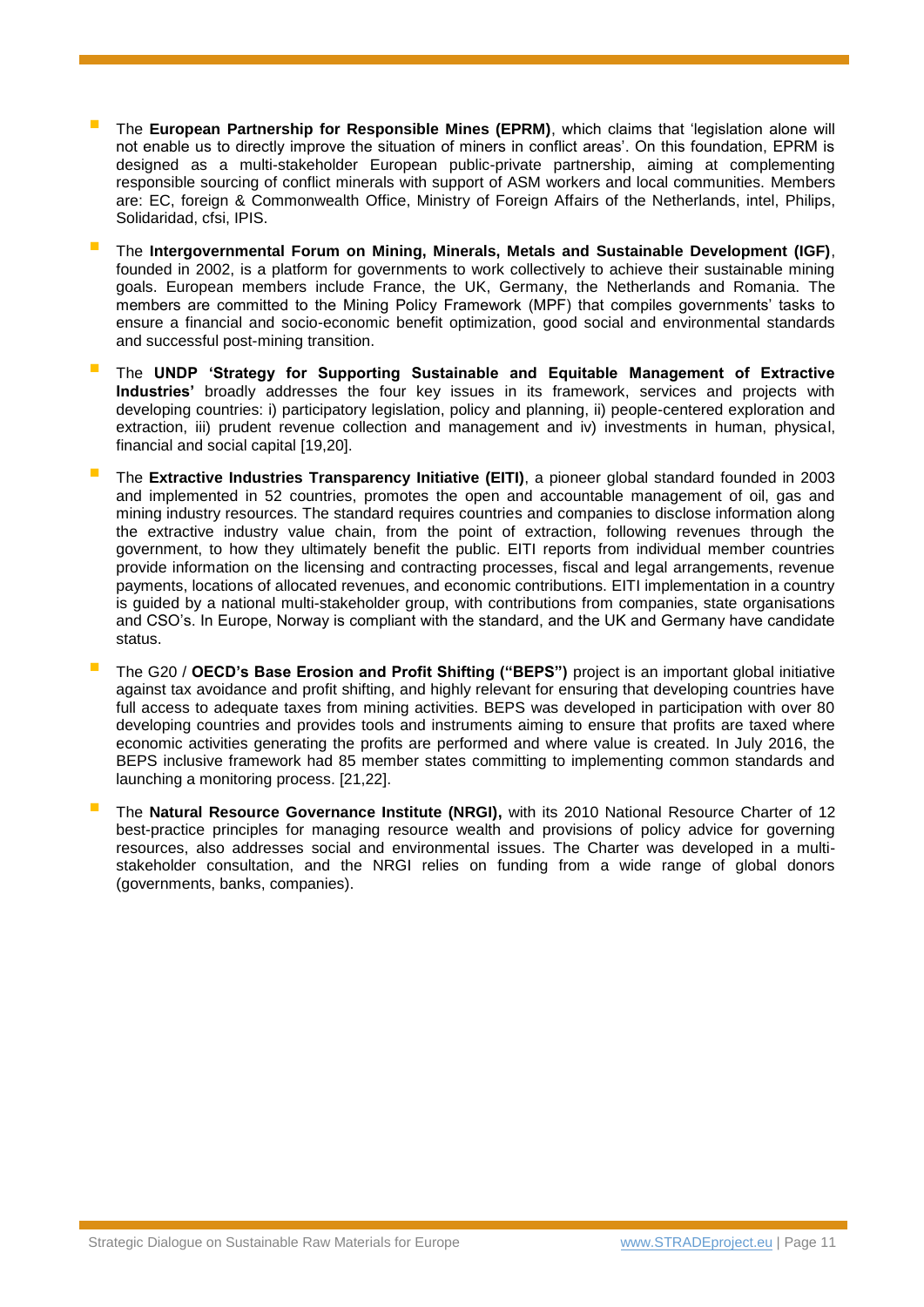#### **References**

.

- [1] Kickler K. NamiRo Project upon Responsibly Produced Minerals: Excerpt from "A Comparative Overview of Sustainability Schemes in Mining": Federal Institute for Geosciences and Natural Resources, Germany (in press) [Internet]. Available from: http://www.namiro-projekt.org/english/.
- [2] Rüttinger L, Griestop L, Scholl C. (in press) Umwelt- und Sozialstandards bei der Metallgewinnung: Ergebnisse der Analyse von 42 Standards und Handlungsansätzen. UmSoRess-Abschlussbericht Teil 2. Im Auftrag des Umweltbundesamtes. Texte xx/2016 [Internet]. Available from: https://www.umweltbundesamt.de/umweltfragenumsoress.
- [3] Schüler D, Degreif S, Dolega P, et al. Voluntary initiatives in the mining sector and their principles and criteria on environmental sustainability [Internet] [cited 2016 Nov 22]. Available from: http://stradeproject.eu/index.php?id=7.
- [4] International Council on Mining & Metals. Land acquisition and resettlement: Lessons learned [Internet]. Available from: http://www.icmm.com/publications/pdfs/9714.pdf.
- [5] Dolega P, Degreif S, Buchert M, et al. Outlining Environmental Challenges in the Non-Fuel Mining Sector [Internet] [cited 2016 Oct 4]. Available from: http://stradeproject.eu/fileadmin/user\_upload/pdf/PolicyBrief\_04- 2016\_Sep2016\_FINAL.pdf.
- [6] Schüler D, Degreif S, Dolega P, et al. Voluntary initiatives in the mining sector and their principles and criteria on environmental sustainability [Internet] [cited 2016 Nov 14]. Available from: http://stradeproject.eu/index.php?id=7.
- [7] The World Bank. Mining Community Development Agreements: source book [Internet]. [place unknown]; March 2012. Available from: http://siteresources.worldbank.org/INTOGMC/Resources/mining\_community.pdf.
- [8] Schüler D, Brunn C, Gsell M, et al. Outlining Socio-Economic Challenges in the Non-Fuel Mining-Sector [Internet] [cited 2016 Nov 1]. Available from: http://stradeproject.eu/fileadmin/user\_upload/pdf/PolicyBrief\_05- 2016\_Oct2016\_FINAL.pdf.
- [9] World Economic Forum. Voluntary Responsible Mining Initiatives A Review [Internet] [cited 2016 Oct 31]. Available from: http://www3.weforum.org/docs/Voluntary\_Responsible\_Mining\_Initiatives\_2016.pdf.
- [10] Hodge RA. Mining and Sustainability. In: Darling P, editor SME Mining Engineering Handbook (3rd Edition); 2011; p. 1665–1688.
- [11] Lukas Rüttinger, Laura Griestop. UmSoRess Steckbrief Dodd-Frank Wall Street Reform and Consumer Protection Act (Dodd-Frank Act), 2010 [Internet]. Available from: https://www.umweltbundesamt.de/sites/default/files/medien/378/dokumente/umsoress\_kurzsteckbrief\_dfa\_final.pdf.
- [12] OECD. OECD Due Diligence Guidance for Responsible Supply Chains of Minerals from Conflict-Affected and High-Risk Areas [Internet]. [place unknown]; 2013. Available from: https://www.oecd.org/corporate/mne/GuidanceEdition2.pdf.
- [13] Rüttinger L, Griestop L, Heidegger J. ITRI Tin Supply Chain Initiative (iTSCi): UmSoRess Steckbrief. [place unknown] [cited 2016 Apr 27].
- [14] Lukas Rüttinger, Christian Böckenholt, Laura Griestop. UmSoRess Steckbrief Conflict-Free Gold Standard [Internet] [cited 2016 Oct 4]. Available from: https://www.umweltbundesamt.de/sites/default/files/medien/378/dokumente/umsoress\_kurzsteckbrief\_wgc\_final.pd f.
- [15] Masuma Farooki, Laura Cramphorn, Alexander Malden. European Union's Approach to Raw Materials Engagements: A Review of Engagements with Third Countries [Internet]. Available from: http://stradeproject.eu/fileadmin/user\_upload/pdf/PolicyBrief\_01-2016\_May2016\_FINAL.pdf.
- [16] International Council on Mining & Metals. Engaging with society [Internet] [cited 2016 Oct 10]. Available from: http://www.icmm.com/publications/pdfs/8539.pdf.
- [17] BGR. Certified Trading Chains [Internet] [cited 2016 Oct 4]. Available from: http://www.bgr.bund.de/EN/Themen/Min\_rohstoffe/CTC/Concept\_MC/CTC-Standards-Principles/ctc\_standardsprinciples\_node\_en.html.
- [18] Rüttinger L, Heidegger J, Griestop L. UmSoRess Steckbrief Regional Certification Mechanism (RCM) [Internet] [cited 2016 Oct 4]. Available from: https://www.umweltbundesamt.de/sites/default/files/medien/378/dokumente/umsoress\_kurzsteckbrief\_rcm\_final.pdf
- [19] UNDP. UNDP's Strategy for Supporting Sustainable and Equitable Management of the Extractive Sector for Human Development [Internet] [cited 2016 Nov 22]. Available from: http://www.undp.org/content/dam/undp/library/Poverty%20Reduction/Extractive%20Industries/StrategyNote\_Extrac tiveSector.pdf.
- [20] UNDP. Fast Facts Development and Extractive Industries [Internet]. 2014 [cited 2016 Nov 22]. Available from: http://www.undp.org/content/dam/undp/library/Poverty%20Reduction/Extractive%20Industries/FF-Developmentand-Extractive-Industries.pdf.
- [21] OECD. OECD Secretary-General Report to G20 Finance Ministers (July 2016) [Internet]. Available from: https://www.oecd.org/ctp/oecd-secretary-general-tax-report-g20-finance-ministers-july-2016.pdf.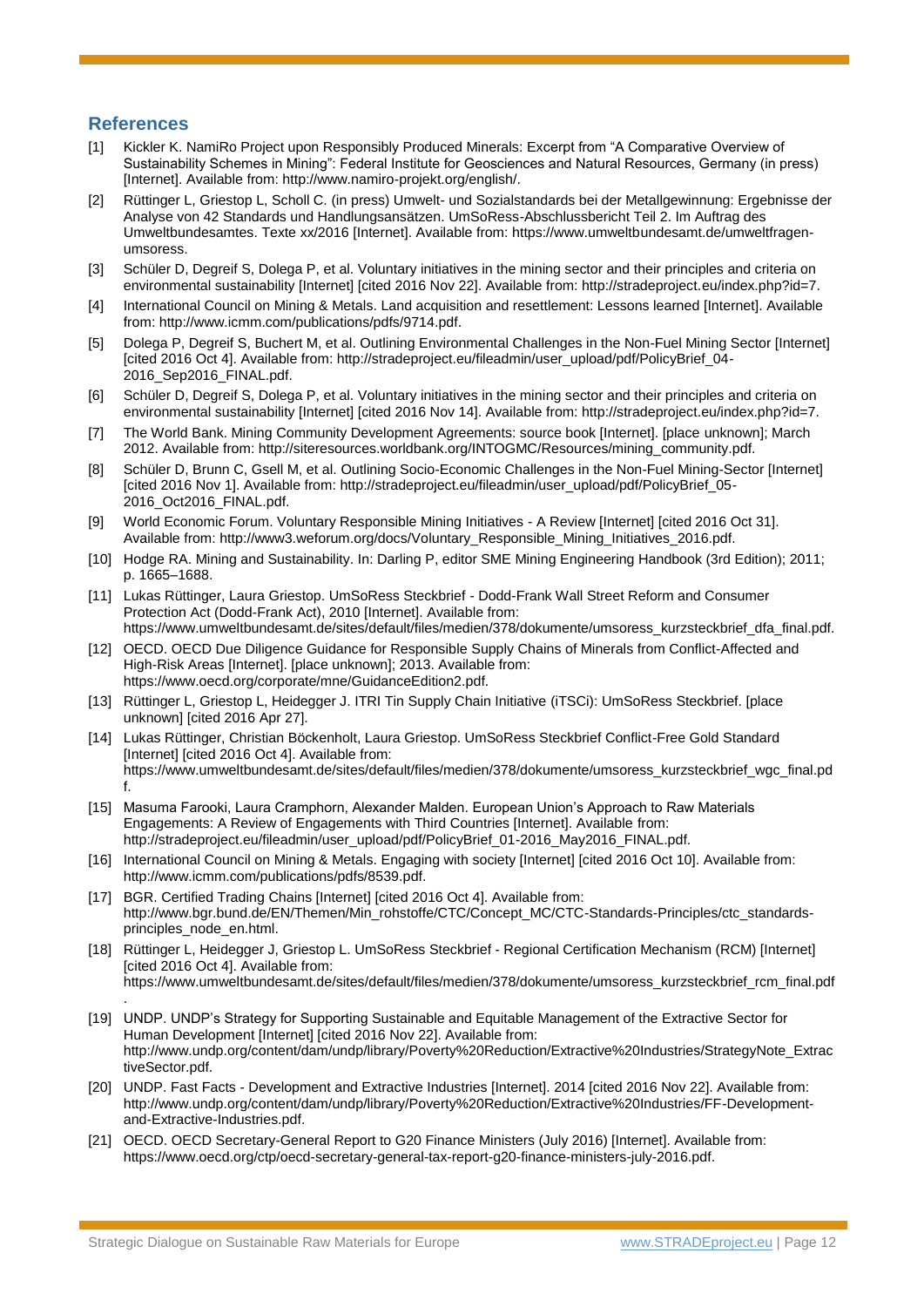[22] OECD. Action Plan on Base Erosion and Profit Shifting [Internet] [cited 2016 Oct 10]. Available from: https://www.oecd.org/ctp/BEPSActionPlan.pdf.